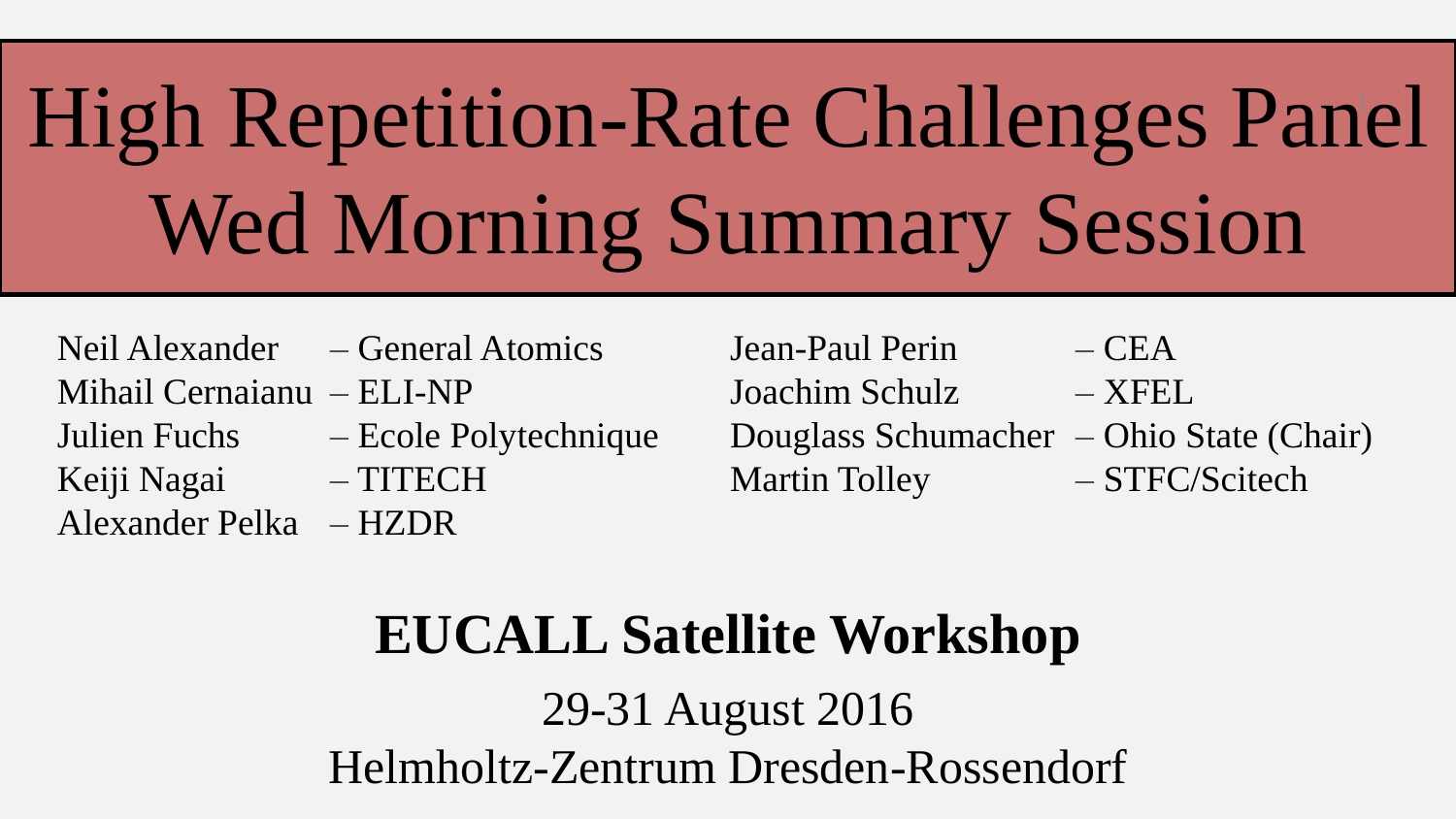## Goal of this panel

### **Focus on challenges that are common to a broad range of experiments, target types.**

#### **Foils, layered Structured (nano, micro, macro)**



### $(d-1)$ 300 um 230 um



#### **Freestanding, mass limited, …**



**Subcritical (foams, tailored plasma)**





**Liquid jets, drops, films Gas jets, cells, capillaries**



#### **Multiple targets and beams**

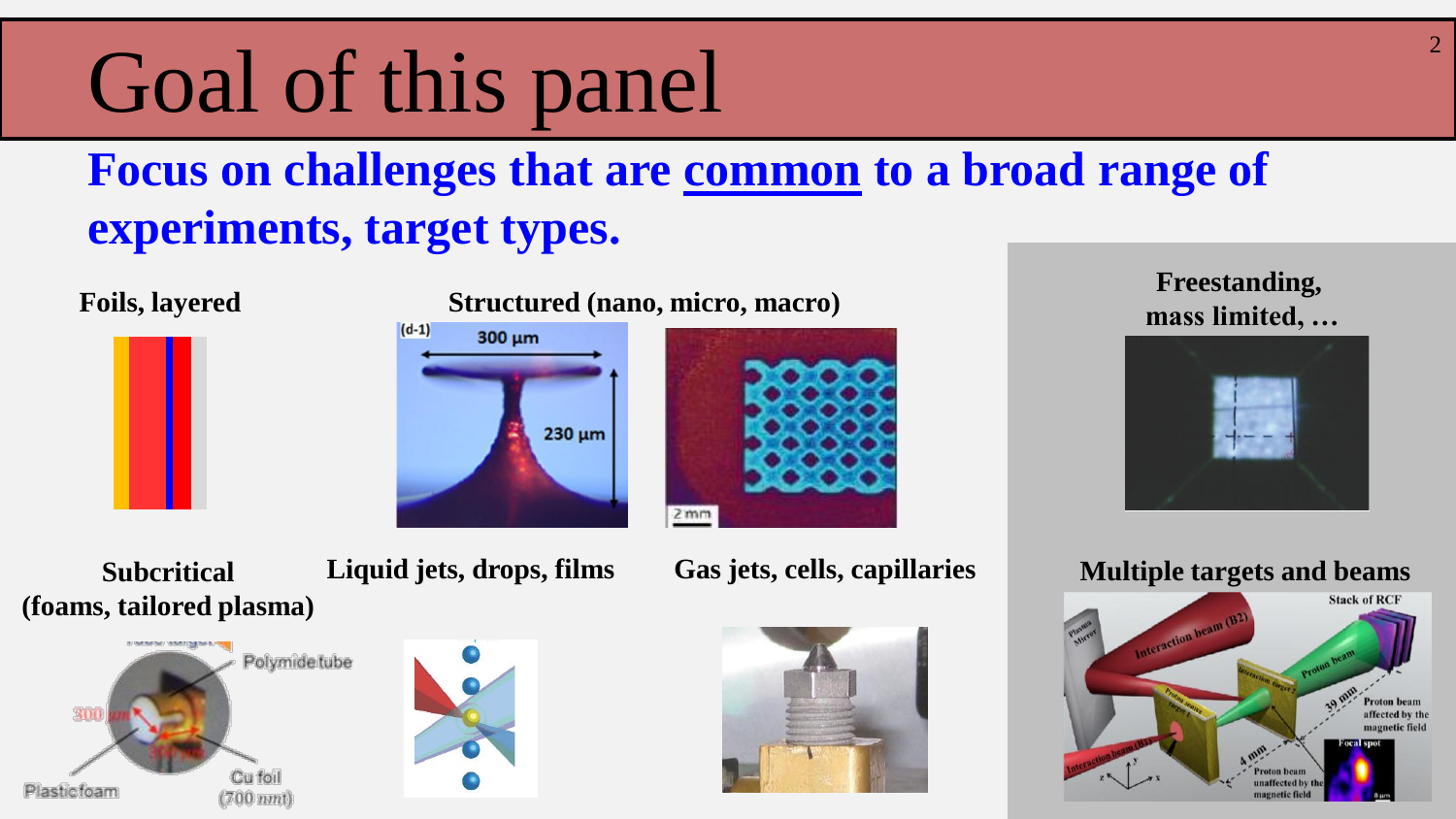# Challenges 33

- **Production**
- **Characterization**
- **Installation and Alignment**
- **Collateral effects**
	- o Damage of nearby targets from shock ("nearby" depends on pulse, target types)
	- o Debris vaporization and shrapnel coating of nearby targets and optics
	- Debris vaporization affecting laser propagation
	- o Plasma damage of target holder frame
	- Target back reflections and scatter
	- o EMP
	- Nuclear activation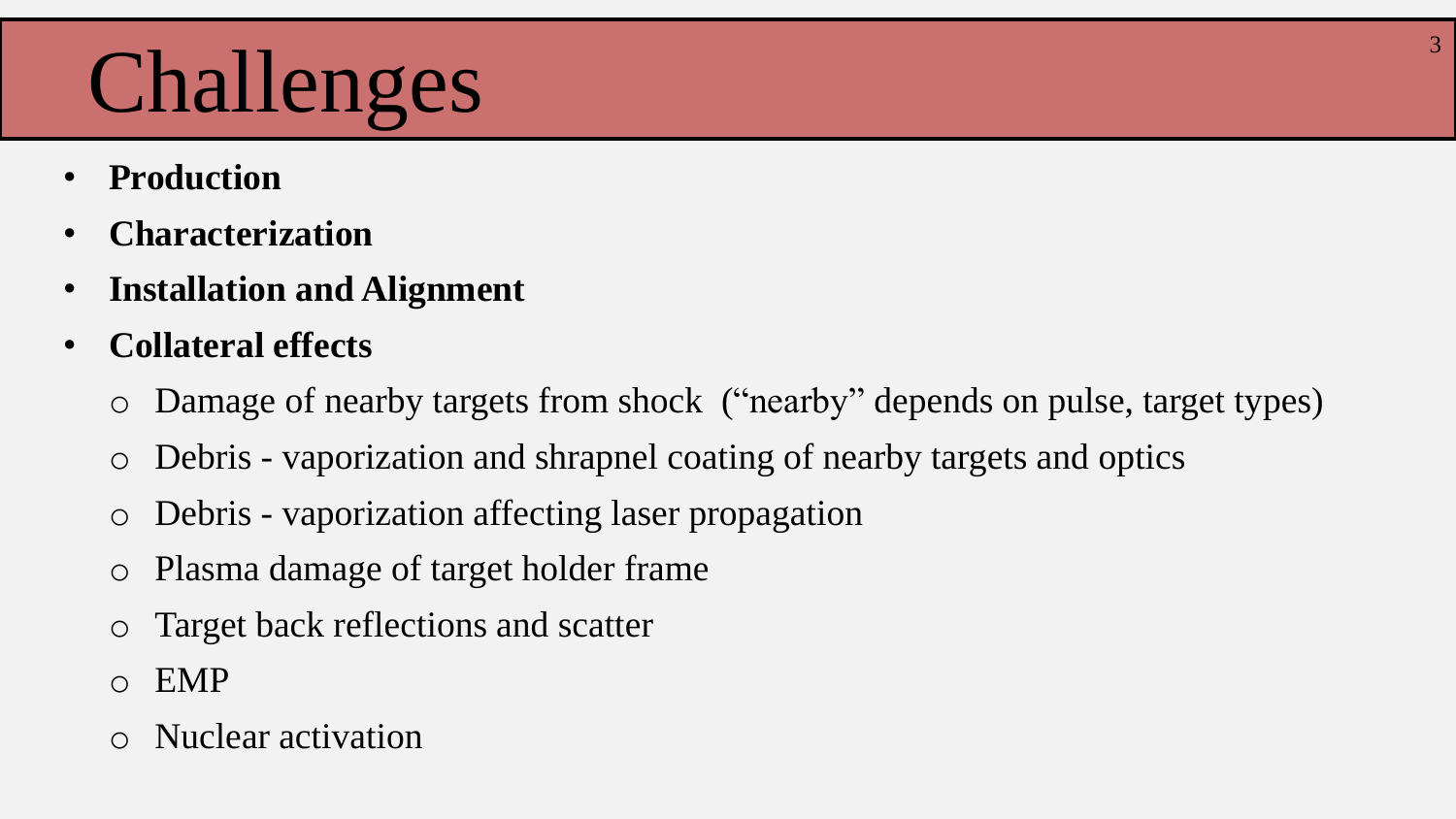# Challenges 44

- **Production**
- **Characterization**
- **Installation and Alignment**
- **Collateral effects**
	- o Damage of nearby targets from shock ("nearby" depends on pulse, target types)
	- o Debris vaporization and shrapnel coating of nearby targets and optics
	- o Debris vaporization affecting laser propagation
	- o Plasma damage of target holder frame
	- o Target back reflections and scatter
	- o EMP
	- Nuclear activation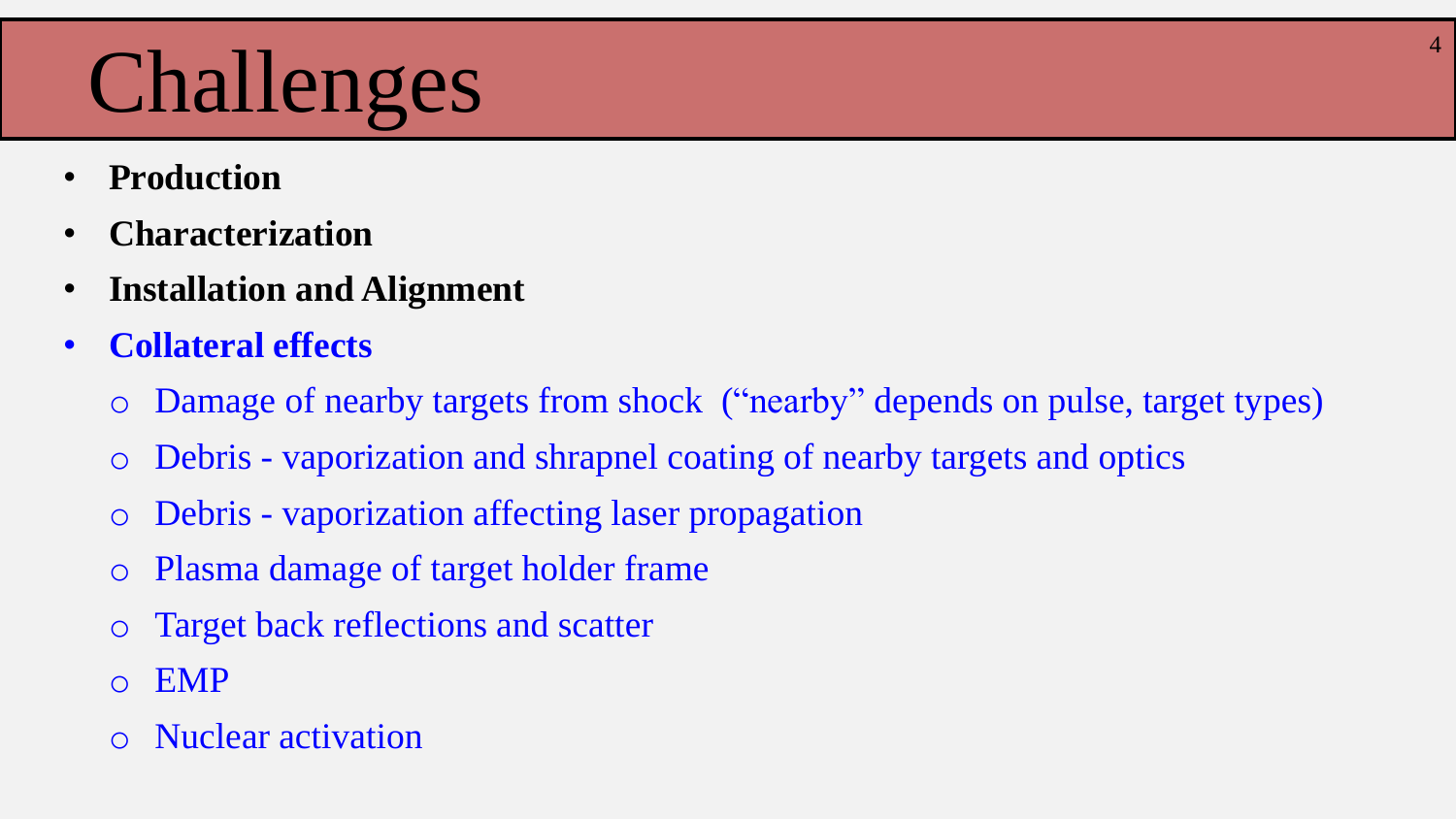# Organization of discussion

#### **1) Challenges**

Discussed the general kinds of challenges facing high repetition-rate targetry. Note: Different experiments may define "high" differently.

#### **2) What are we missing?**

Comments or questions from the audience?

Are there challenges that may not be broadly recognized or that are not being currently addressed. Something specific to your facility that might become common?

#### **3) Can we prioritize?**

Discussion about relative seriousness of challenges.

Current or anticipated progress towards solutions will be a factor as will actual desired repetition rate.

#### 4) **A targetry network.**

Determine interest in a targetry network or collaborative framework. Increasing access?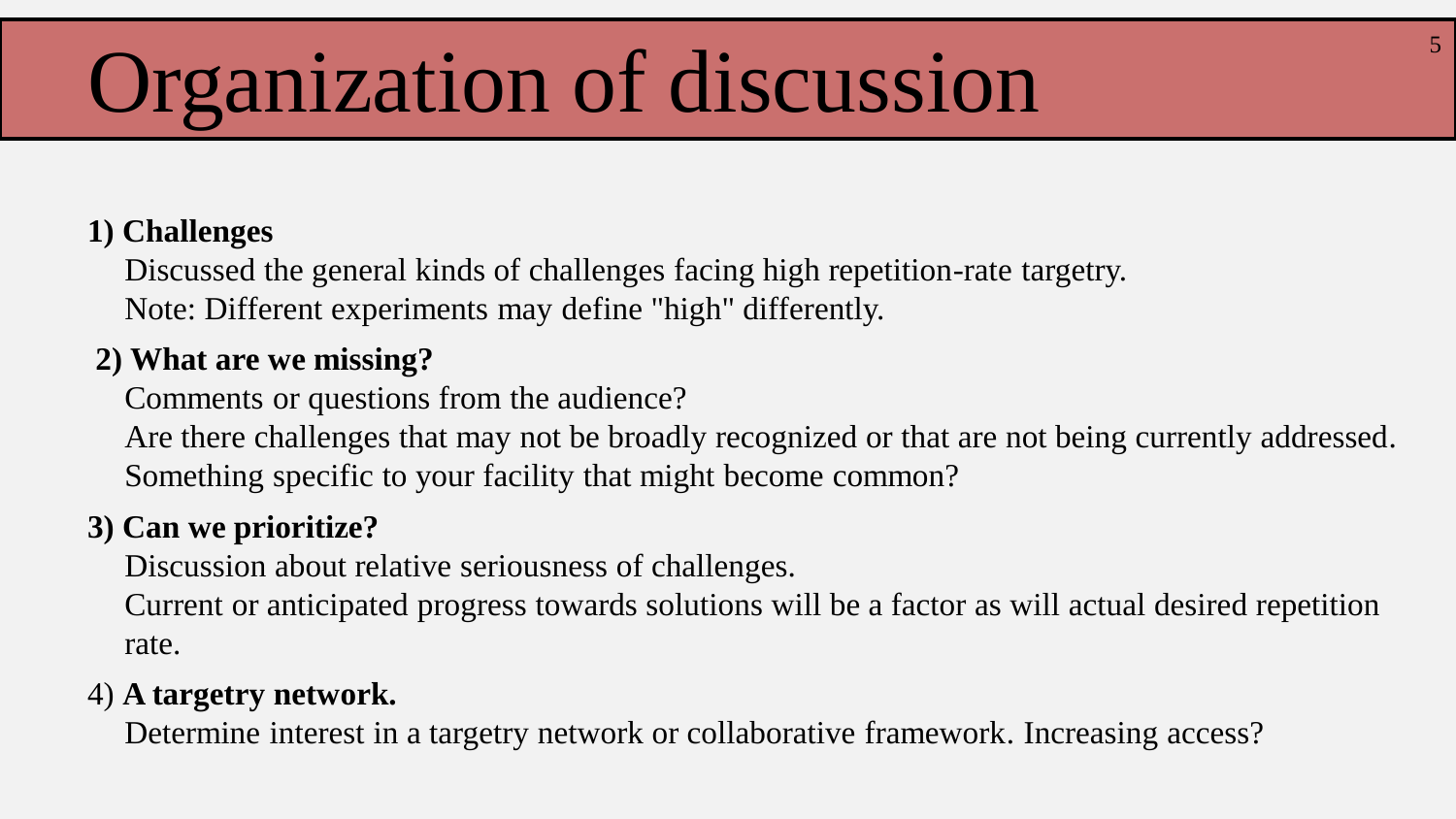### Many facilities (more beams than listed)

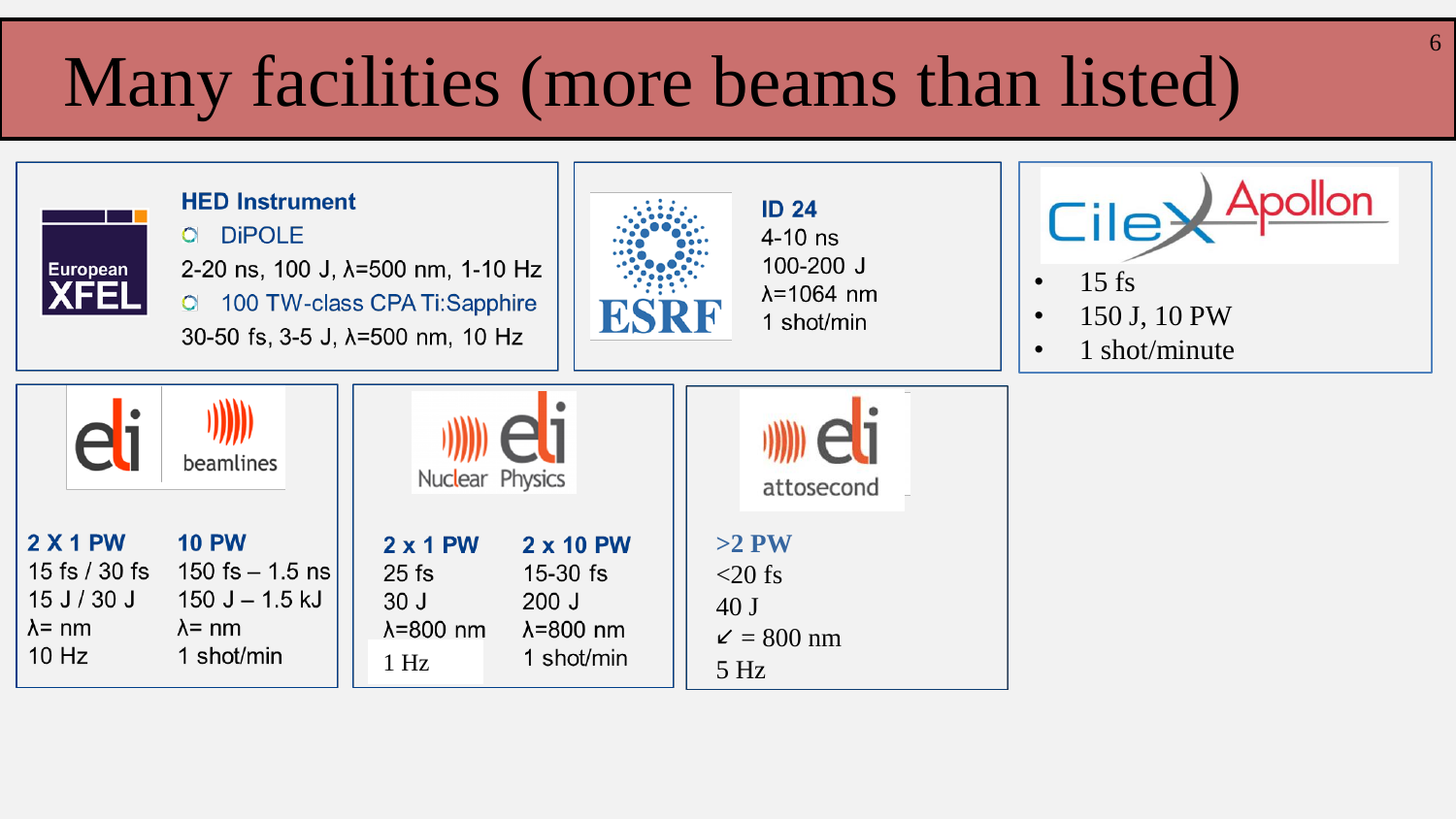## Results of the discussion

• Although the challenges are severe, there was no sense that they are insurmountable

- Many partial solutions are already well established or are being developed by individual research groups, facilities, target fabrication companies.
- **This progress is not uniformly known by all participants, however.**
- **There is no one solution to the collateral effects problems,**
- The nature of the problems changes too much depending on laser and target (short pulse vs. long pulse, reduced mass isolated target vs. large structured target, etc.)…
- ... and experimental configuration (access required for many diagnostics or beams).
- **A took kit of solutions is required that can be deployed as needed with corresponding compromises on repetition rate.**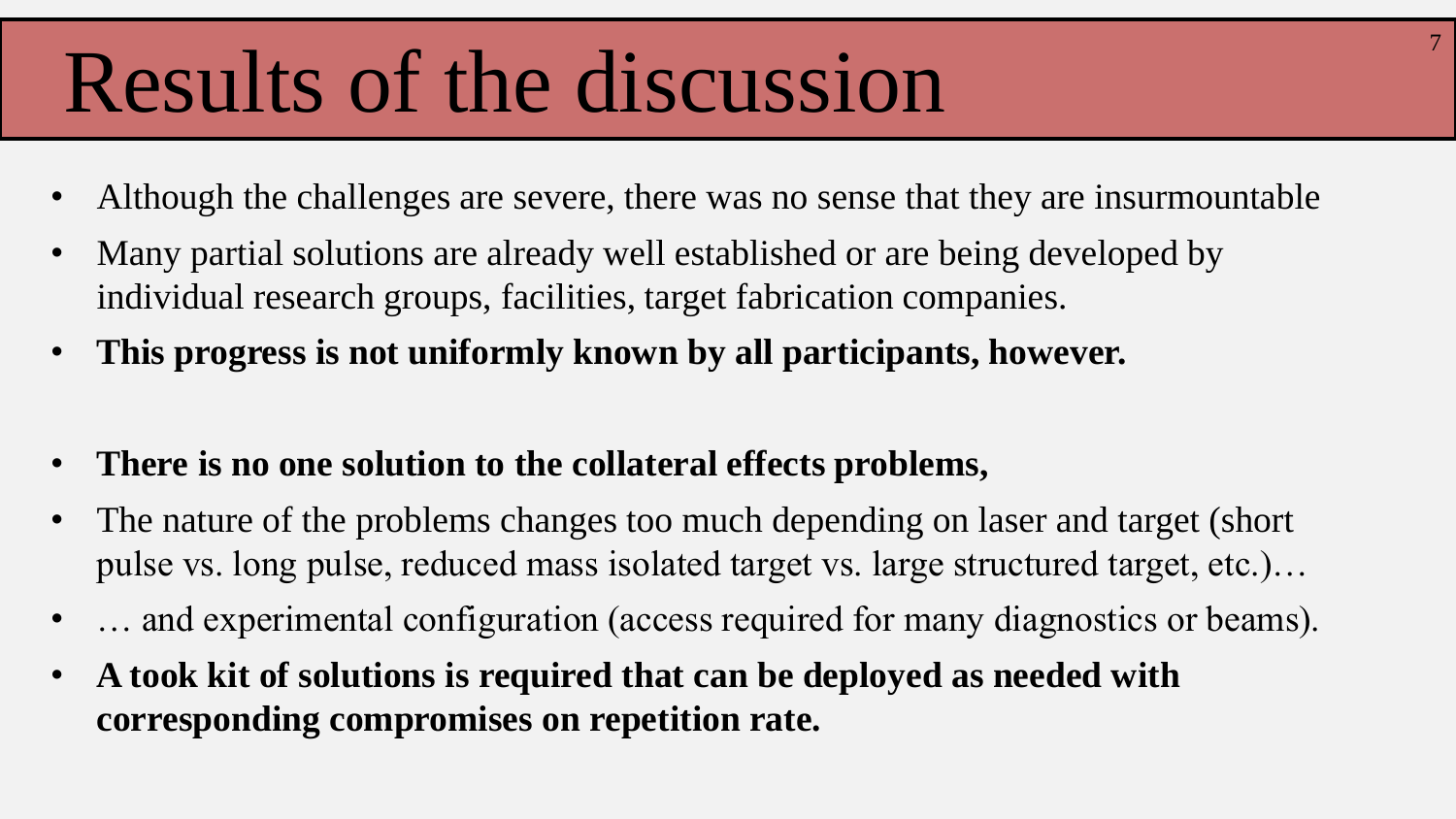## Results of the discussion

- **We have not by any means completed the process of understanding what the problems are.**
- Examples: Debris, shock damage to nearby targets
- The mix of vaporization and shrapnel changes with pulse parameters.
- 500 TW can be achieved with a mix of parameters that can change the debris or shock.
- **All of the collateral effects must be directly measured over a broad phase space.**
- **This effort has been underway for some time now, but access to a range of laser facilities is required plus grants of facility time even if a Nature paper will not be forthcoming.**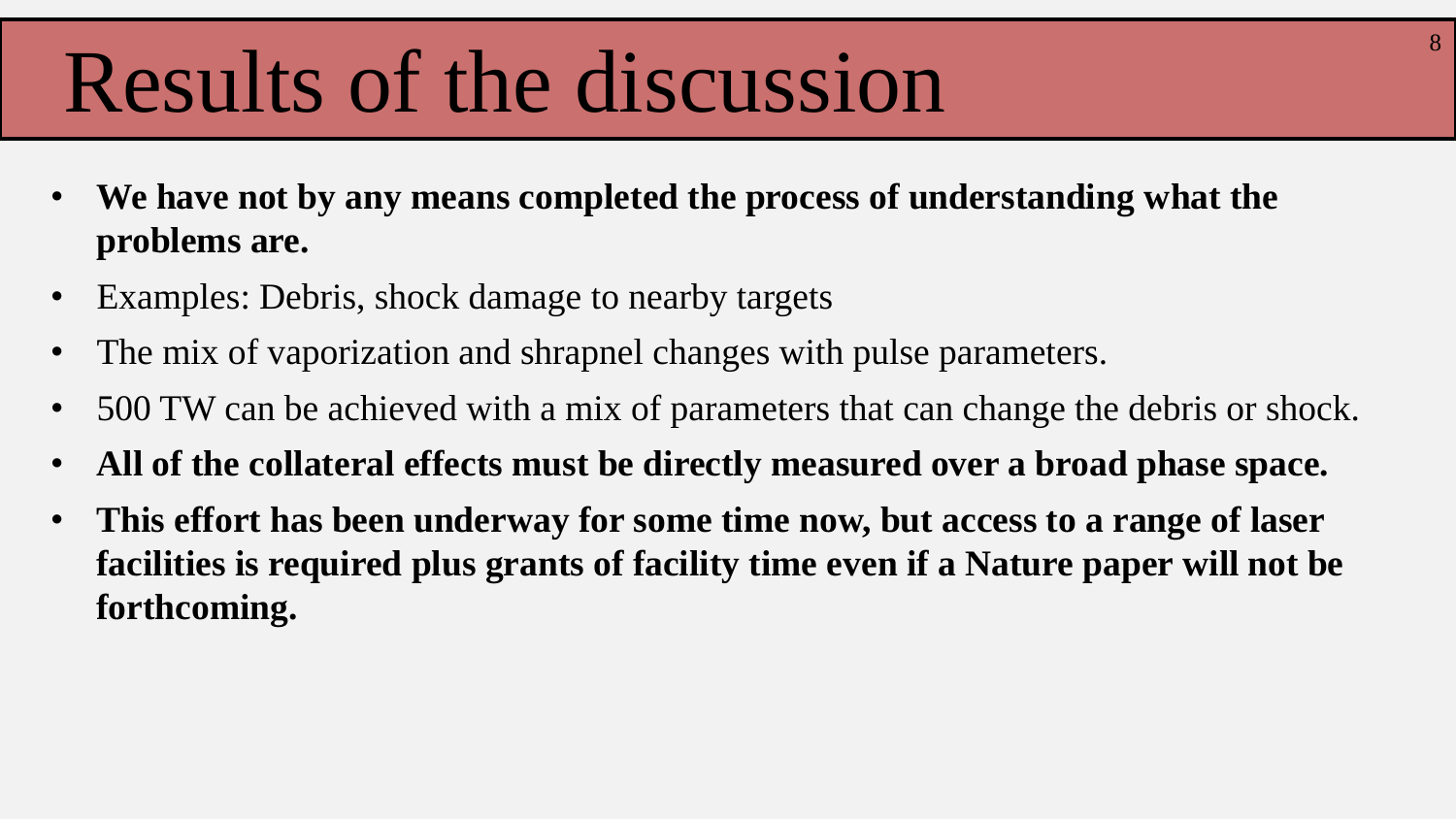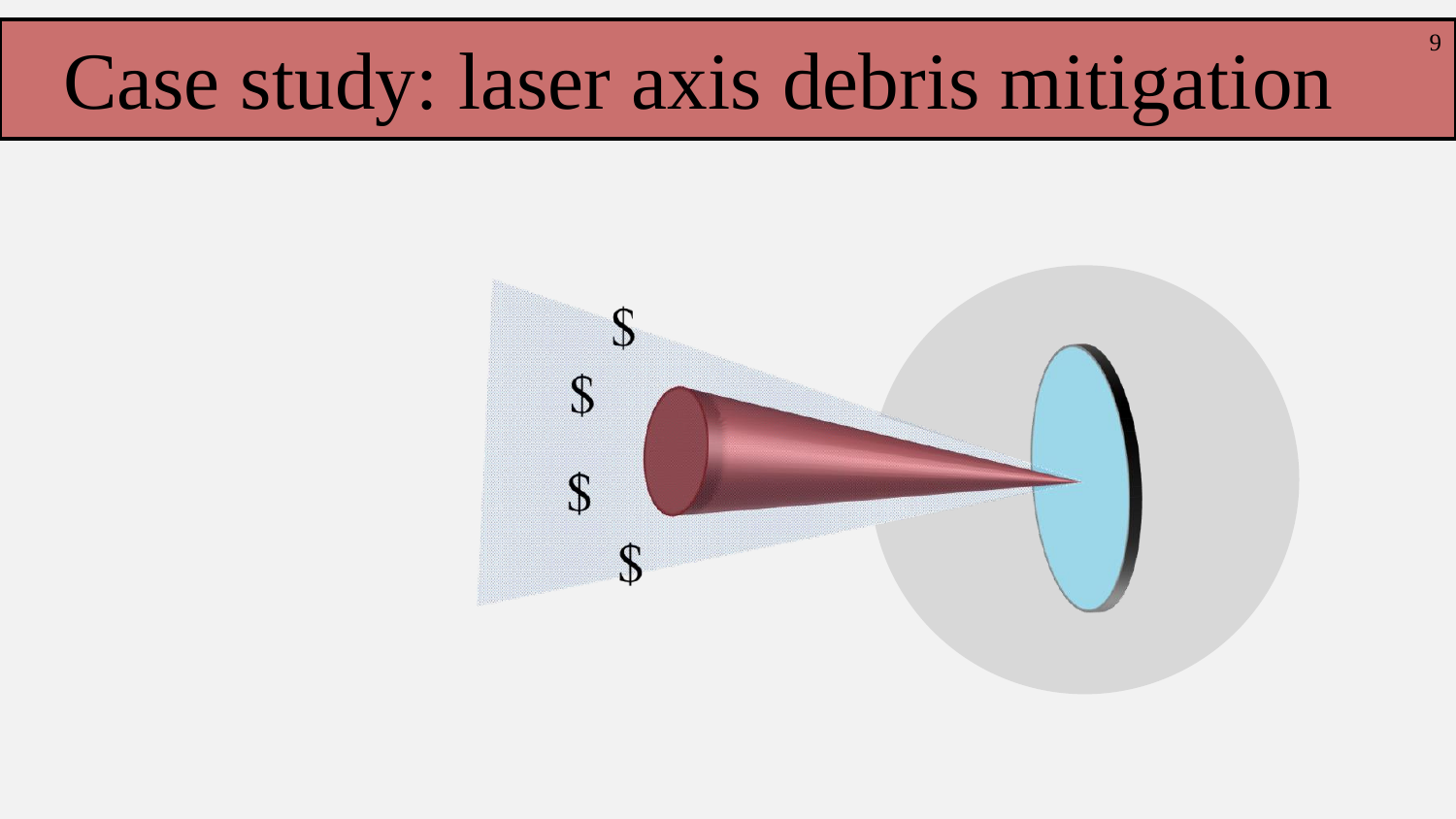**Membrane cost and time to replace requires its survival for as long as possible.**

ELI-NP: 550 mm Apollon: 400 mm

Does not protect against shrapnel.

**Must reduce the problem to a level the membrane can handle: tool kit**

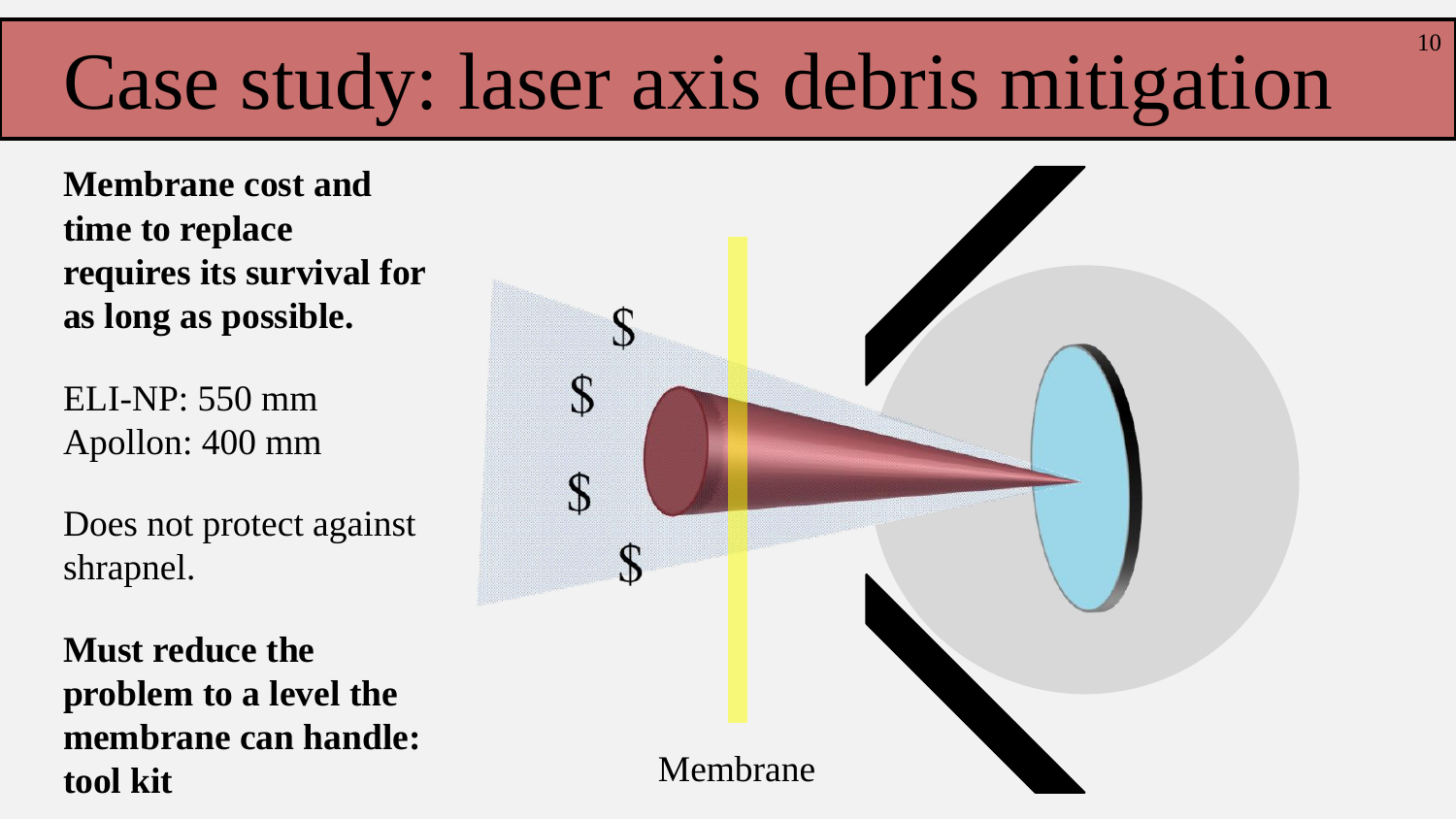**The best way to mitigate debris is not to make it: reduced mass**



11

Development: cost reduction, research into target oscillation, fragility of very thin targets, ...

**Corollary: target design must be better integrated into expert consultation, review process Some experiments cannot reduce size as much as others (eg. avoiding shock reflections)**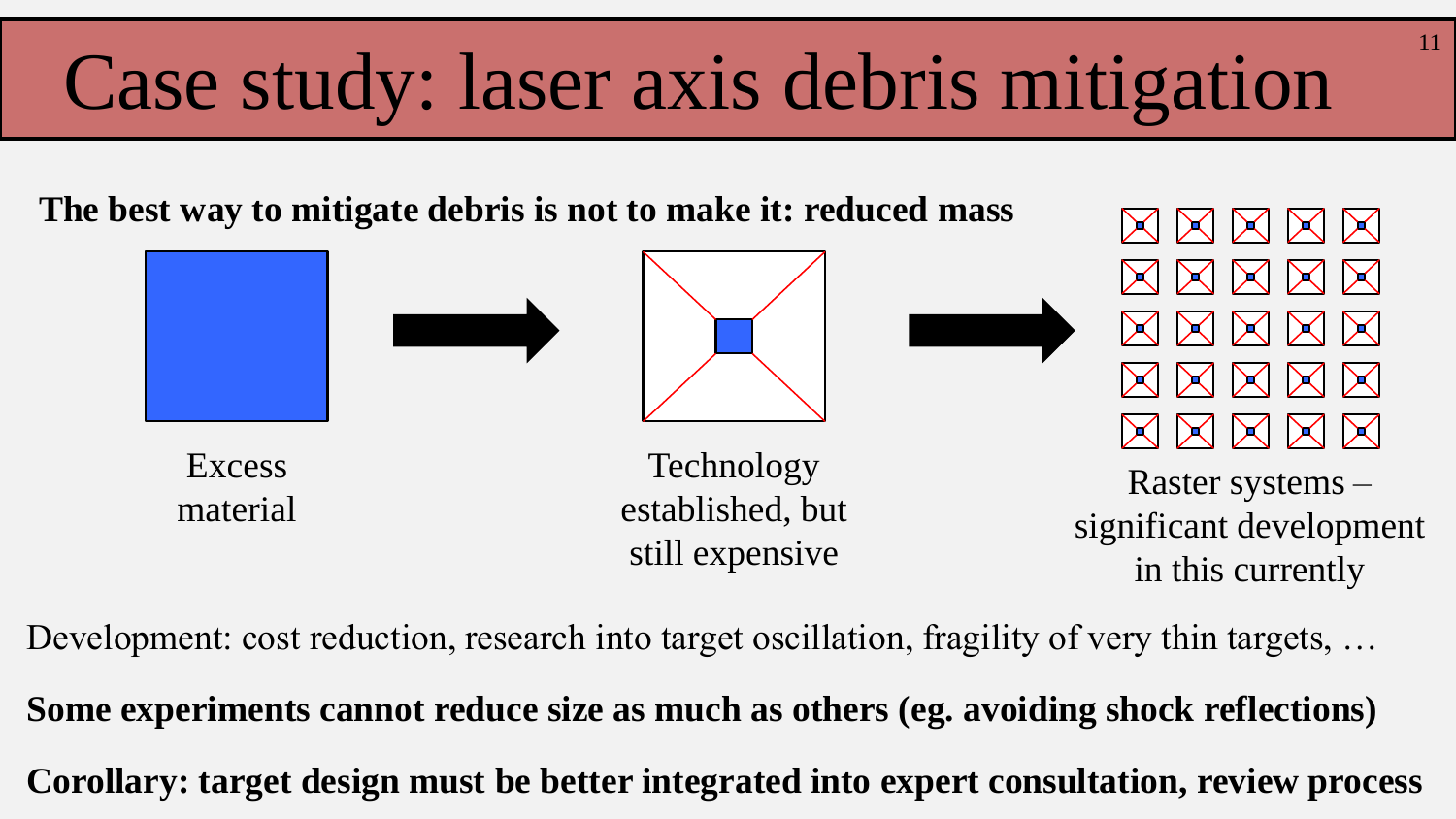## Corollary: Integration in the process

- The proposal review process / facility implementation process might need to include specifying the fraction of the maximum available rep-rate that can be permitted depending on how well **mitigation strategies** are implemented.
- Target experts at fabrication facilities are often consulted during the proposal review process **after** the proposal has been submitted.
- Interaction with experts and iterated proposal development **before** proposal submission will often be needed to use full repetition rate.
- The scale of the number of facilities and (hoped for) number of users means this will place a large burden on target fabrication facilities and companies in both cost and time.
- This should be anticipated and addressed now.

Now, suppose we have reduced the mass as much as possible. What mitigation strategies are available to maximize survival of the membrane?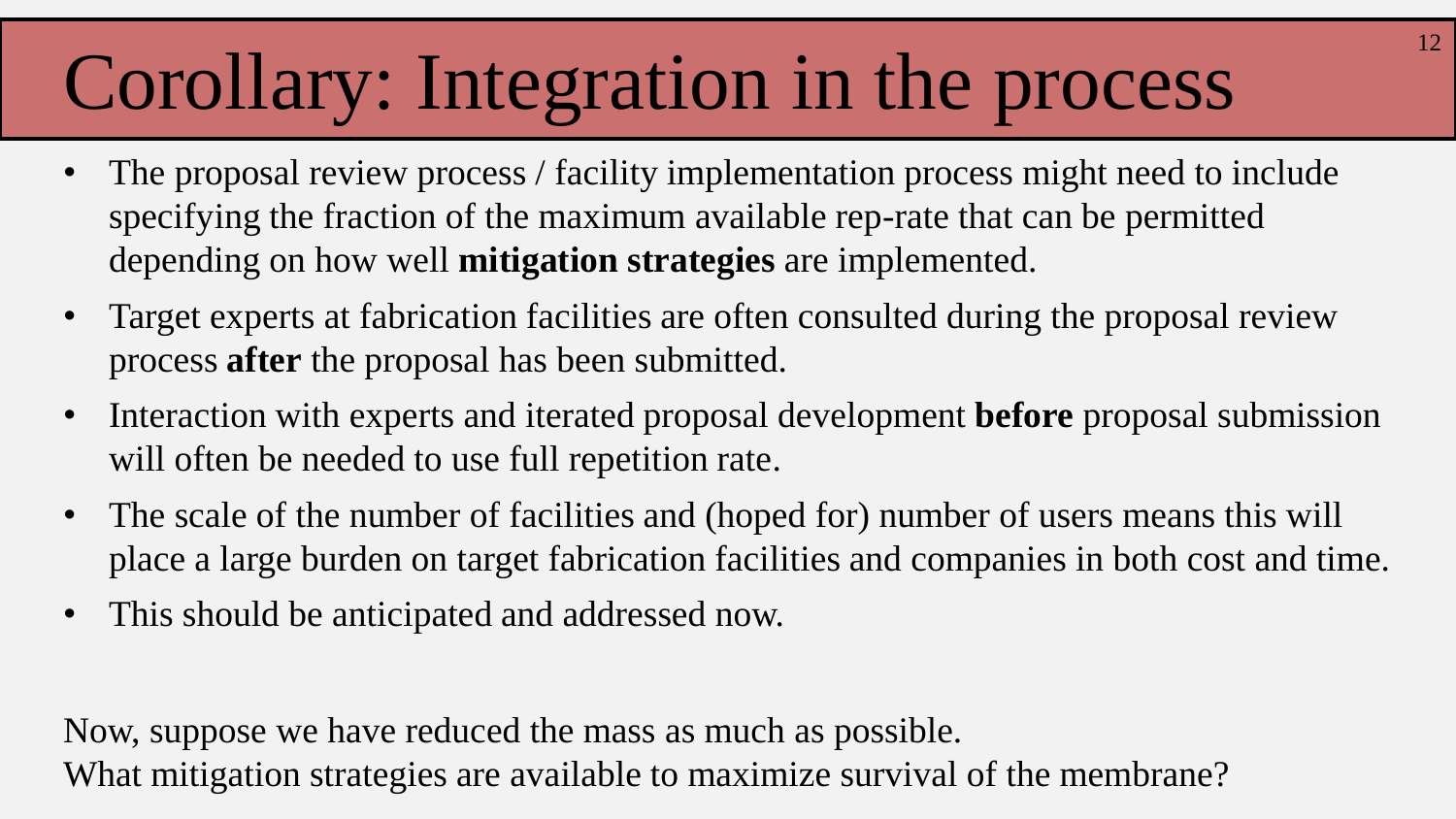$\mathcal{S}$ 

 $\mathcal{S}$ 





plasma mirrors E-field guiding



Park and Farson, Jour. Appl. Phys. (2015)

Reformable mirrors